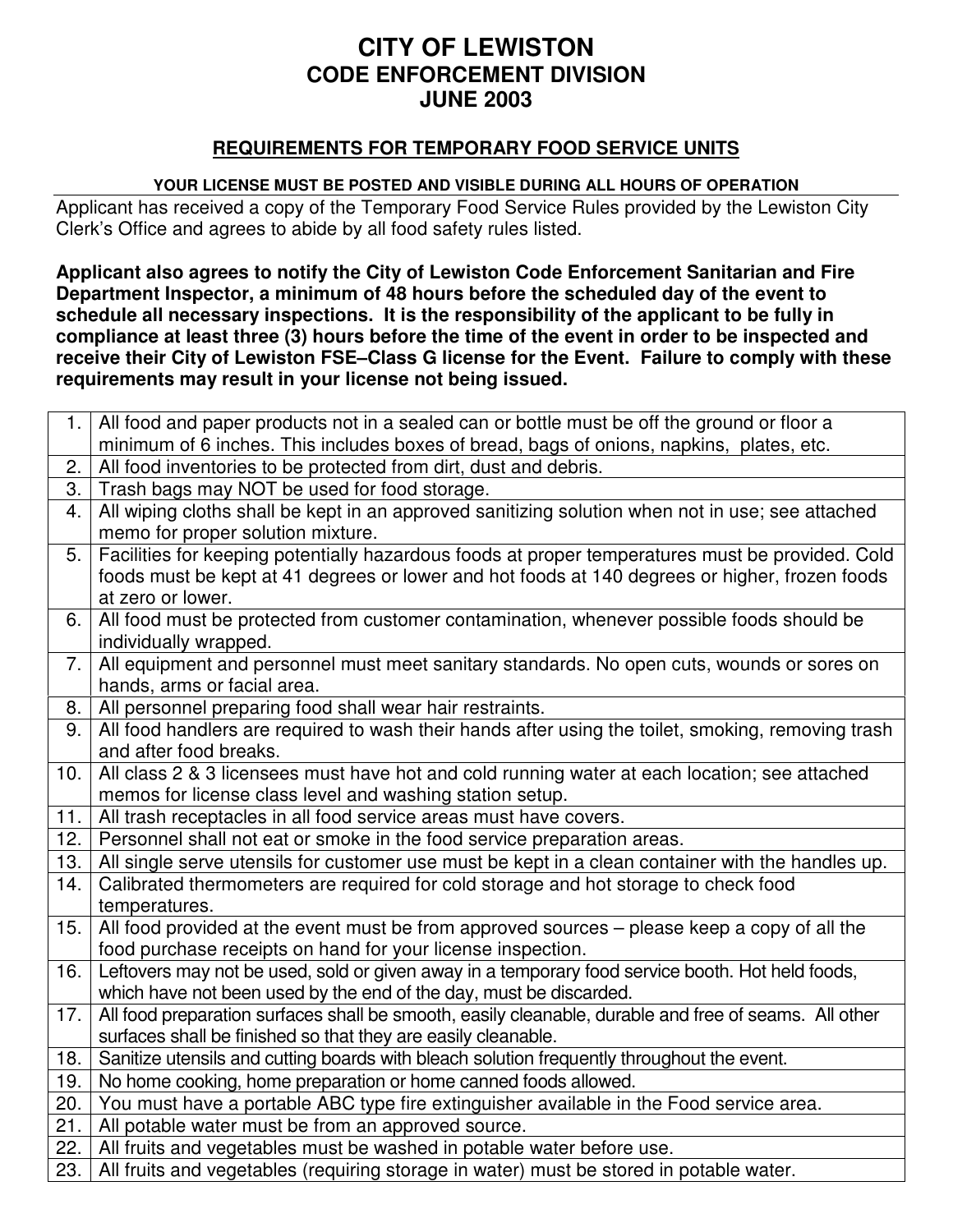#### **STATE OF MAINE REGULATIONS AND REQUIREMENTS FOR ALL MOBILE, STICK BUILT AND TEMPORARY FOOD UNITS**

## **As prepared by the Mobile Unit Committee, Eating & Lodging Program, Division of Health Engineering, Maine Department of Human Services**

Established: January 16, 2002 Revised and Updated: May 19, 2003

- **TYPE I:** All non-potentially hazardous foods and certain potentially hazardous foods. Limited food preparation, with little or no cooking, and limited hand contact.
	- May require sinks.
	- May use hand wash alternatives.
	- Refrigeration and control points as necessary by product.
	- Examples of food products under Type I: Popcorn, Peanuts, Pretzels, Cotton Candy Hot Dogs, Soda, Ready made juice, Ice, Lemonade, Prepackaged foods Ready to serve or eat foods
- **TYPE II:** Some potentially hazardous foods Some food preparation.
	- Handwash sink required.
	- 2 or 3 bay sink, depending on menu.
	- Hot and cold water under pressure.
	- Holding tank or other approved wastewater disposal.
	- Adequate refrigeration.
	- HACCP plan may be required.
	- Examples of food products under Type II: Fried Dough, French Fries, Pizza, Candied Apples, Onion Rings, Onion Blossoms, Vegetable Stand, Prepared offsite Salad, Apple Crisp, Cream Puff, Pie a la mode, Scooped Ice Cream, Soft Serve Ice Cream, Smoothie, Pre-Cooked potentially hazardous foods (chicken, fish or hamburg)
- **TYPE III:** Potentially hazardous food Extensive menu and food preparation.
	- Minimum 2 bay sink required, 3 bay sink recommended.
	- Handwash sink required.
	- Hot and cold water under pressure.
	- Holding tank or other approved wastewater disposal.
	- Adequate refrigeration.
	- HACCP plan may be required.
	- All raw potentially hazardous food to be cooked.
	- Examples of food products under Type III: Sausages, Meats, Seafood, Fish, On site prepared salads

#### **GUIDELINES FOR ALL UNITS**

- All units are to be inspected as needed to assure type and rule compliance.
- A copy of your menu is required with your application.
- Units may be asked to temporarily discontinue service until compliance is achieved.
- No home food preparation is allowed.
- To determine your type, please use a combination of the menu items listed above. If you have items from both Type I and Type II, you would need to comply with the requirements in the Type II classification. If you have items from all three types, you would need to comply with the requirements in the Type III category. If you have any questions on the type of unit, please call for clarification at (207) 784-2951, ext. 320.
- Must prominently display current food establishment license.
- Must meet the requirements of the State of Maine Food Code.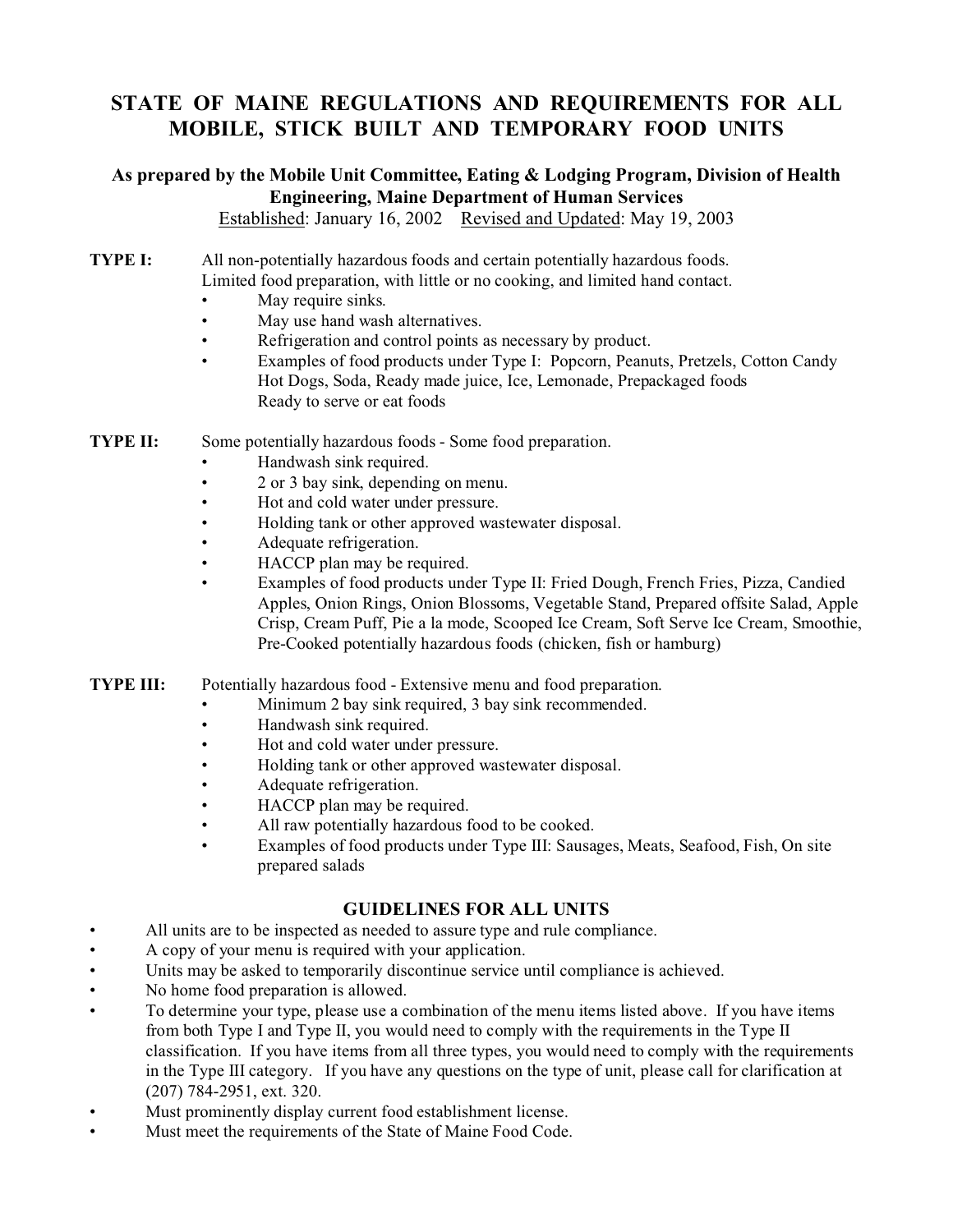# **EXAMPLES OF FOOD PRODUCTS BY CATEGORY TYPE**

| <b>TYPE ONE</b>             | <b>TYPE TWO</b>                                                         | <b>TYPE THREE</b>       |
|-----------------------------|-------------------------------------------------------------------------|-------------------------|
| <b>Cotton Candy</b>         | Apple Crisp                                                             | Fish                    |
| Hot Dogs                    | <b>Candied Apples</b>                                                   | Meats                   |
| Ice                         | Cream Puff                                                              | On site prepared salads |
| Lemonade                    | <b>French Fries</b>                                                     | <b>Sausages</b>         |
| Ready made juice            | Fried Dough                                                             | Seafood                 |
| Ready to serve or eat foods | <b>Onion Blossoms</b>                                                   |                         |
| Peanuts                     | <b>Onion Rings</b>                                                      |                         |
| Prepackaged foods           | Pie a la mode                                                           |                         |
| Pretzels                    | Pizza                                                                   |                         |
| Popcorn                     | Pre-cooked potentially<br>hazardous foods (chicken, fish<br>or hamburg) |                         |
| Soda                        | Prepared off site salads                                                |                         |
|                             | Scooped Ice Cream                                                       |                         |
|                             | Soft Serve Ice Cream                                                    |                         |
|                             | Smoothies                                                               |                         |
|                             | Vegetable Stand                                                         |                         |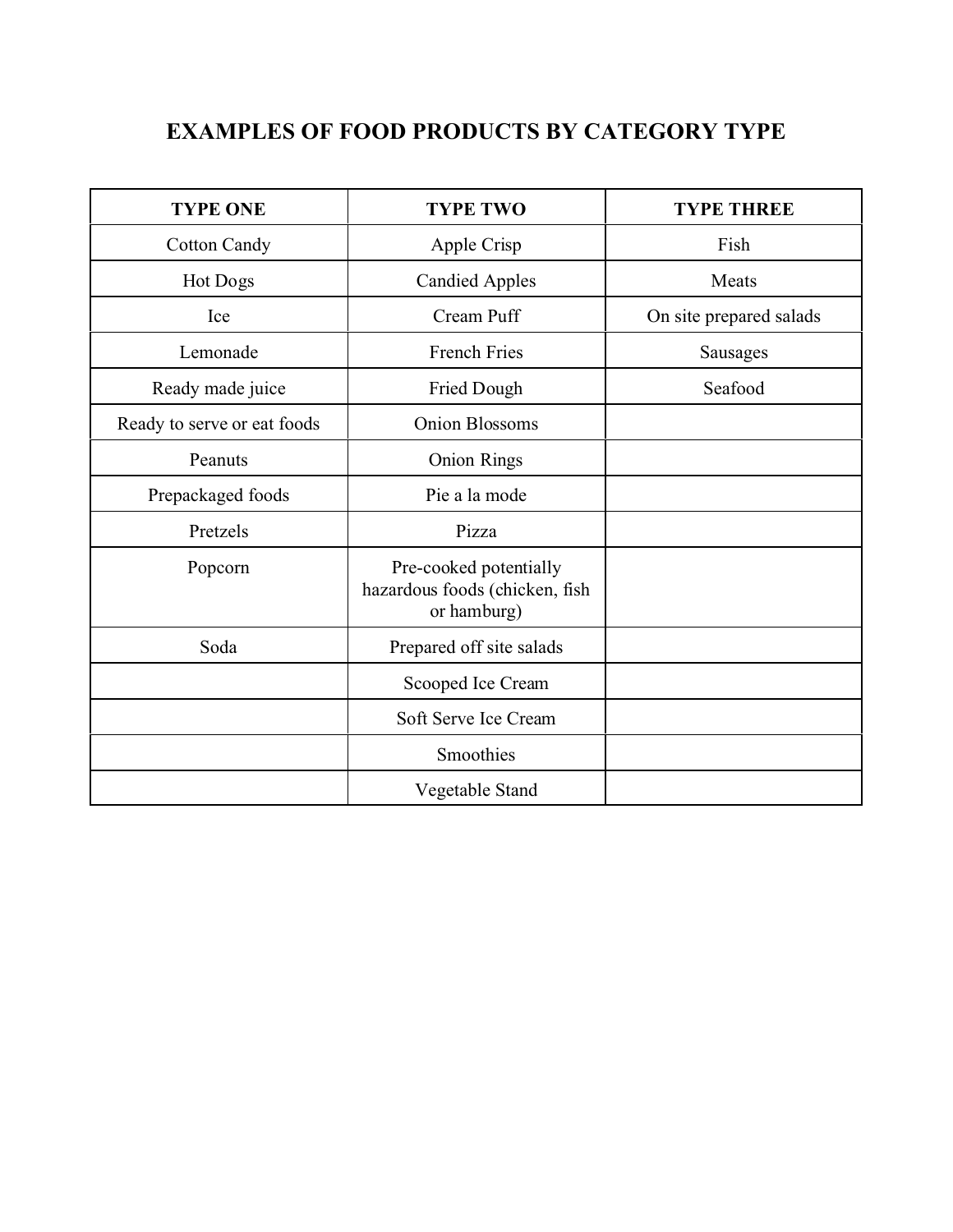# **HAND WASHING STATION TEMPORARY FOOD BOOTHS**

A HAND WASHING STATION MUST INCLUDE:

PORTABLE HOT & COLD RUNNING WATER (OR WARM WATER); LIQUID SOAP IN A DISPENSER; PAPER TOWELS; AND A CONTAINER FOR WASTE WATER. WATER CONTAINER MUST BE CLEAN AND HAVE A VALVE OR SPIGOT THAT REMAINS OPEN TO ALLOW FOR ADEQUATE HAND WASHING.